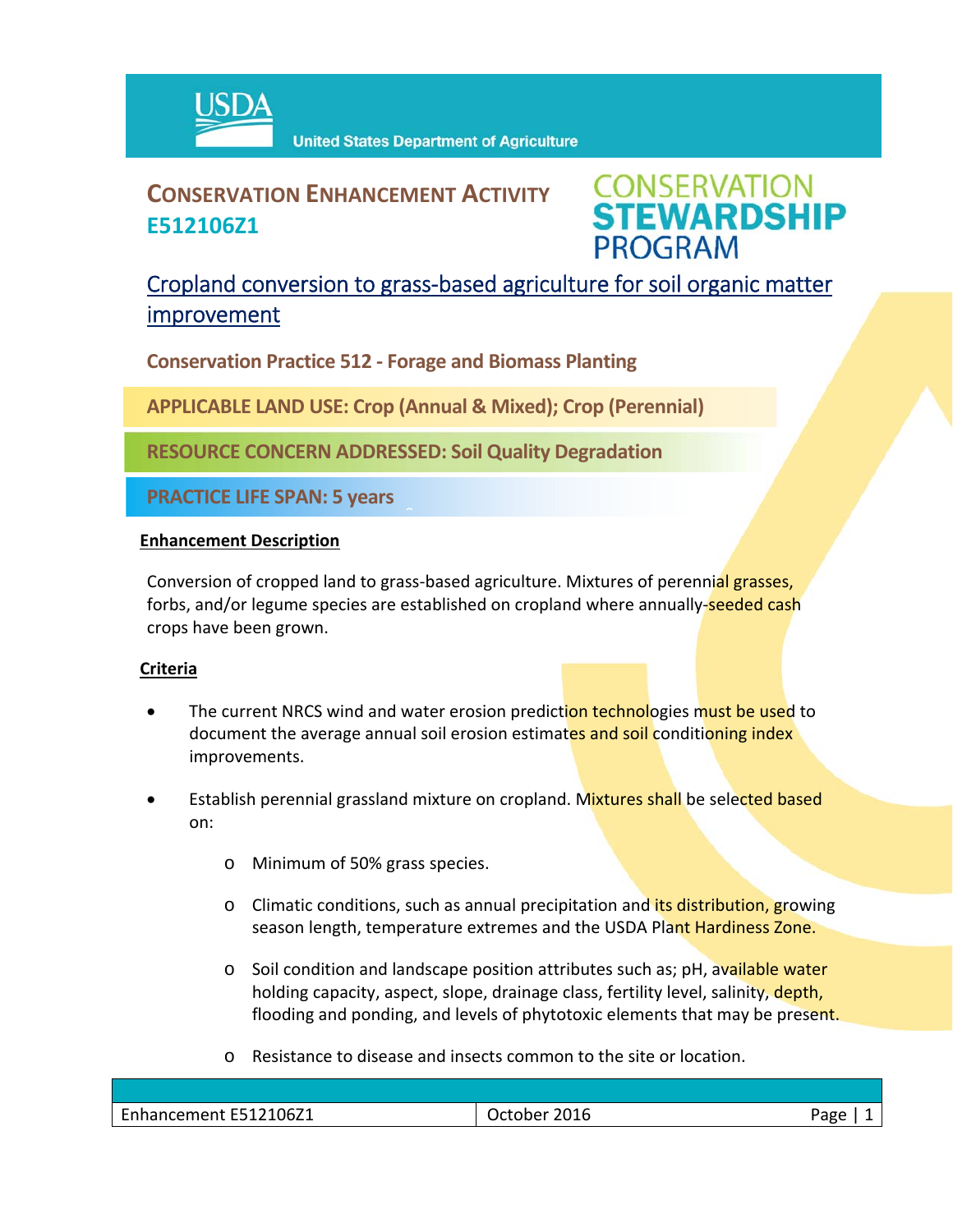

#### **United States Department of Agriculture**

o Intended use, level of management, realistic yield estimates, maturity stage, and compatibility with other species. Verify plant adaptation to the area prior to planting.



- Follow state specific recommendations for planting rates, methods and dates. Seeding rates will be calculated on a pure live seed (PLS) basis. Plant at a depth appropriate for the seed size or plant material, while assuring uniform contact with soil.
- Prepare the site to provide a medium that does not restrict plant emergence.
- Plant when soil moisture is adequate for germination and establishment.
- All seed and planting materials must meet state quality standards.
- Do not plant federal, state, or local noxious species.
- Apply all plant nutrients and/or soil amendments for establishment purposes according to a current soil test and developed specifications.
- When planting legumes, use pre-inoculated seed or inoculate with the proper viable strain of Rhizobia immediately before planting.
- Exclude livestock until the plants are well established.

## **Additional criteria when livestock are included in the system:**

- Grazing plan must be developed which designates the number of paddocks required to keep grazing periods sufficiently short to allow for plants to recover before regrazing occurs.
- No more than 20% of the mixture may be alfalfa. Other legumes (especially nonbloating species) may be used in place of or in addition to alfalfa up to a maximum legume percentage of 50%.

| $\sim$<br>ᄃᇰᅛ |                     |                   |      |
|---------------|---------------------|-------------------|------|
| ັດ            | hancement E512106Z1 | 2016<br>Jctober - | Pago |